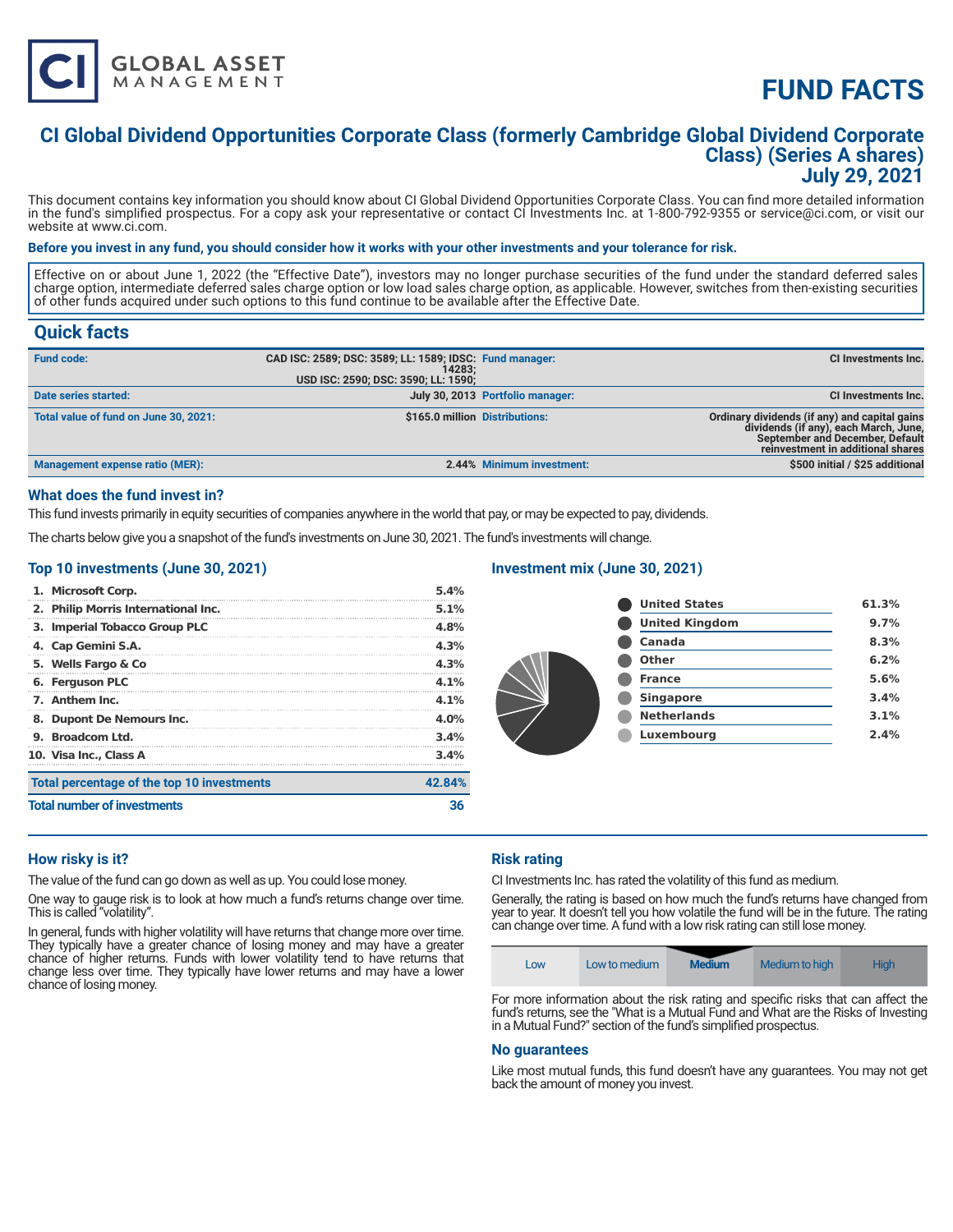# **CI Global Dividend Opportunities Corporate Class (formerly Cambridge Global Dividend Corporate Class) (Series A shares)**

#### **How has the fund performed?**

This section tells you how Series A securities of the fund have performed over the past 7 calendar years. Returns are after expenses have been deducted. These expenses reduce the fund's returns.

#### **Year-by-year returns**

This chart shows how Series A securities of the fund performed in each of the past 7 calendar years. This fund series has not dropped in value in the last 7 calendar years. The range of returns and change from year to year can help you assess how risky the fund has been in the past. It does not tell you how the fund will perform in the future.



#### **Best and worst 3-month returns**

This table shows the best and worst returns for Series A securities of the fund in a 3- month period over the past 7 calendar years. The best and worst 3-month returns could be higher or lower in the future. Consider how much of a loss you could afford to take in a short period of time.

|                     | <b>Return</b> | 3 months ending | If you invested \$1,000 at the beginning of the period |
|---------------------|---------------|-----------------|--------------------------------------------------------|
| <b>Best return</b>  | 11.5%         | June 30. 2020   | Your investment would be \$1,115.                      |
| <b>Worst return</b> | $-18.9%$      | March 31, 2020  | Vour investment would be \$811.                        |

#### **Average return**

As at June 30, 2021, a person who invested \$1,000 in this series of units of the fund 7 years ago now has \$2,028. This works out to an annual compound return of 9.3%.

#### **Who is this fund for?**

#### **This fund may be suitable for you if you:**

- want a core global equity fund for your portfolio with the potential for long term growth
- are investing for the medium and/or long term<br>• can tolerate medium risk
- can tolerate medium risk

#### **A word about tax**

In general, you'll have to pay income tax on any money you make on a fund. How much you pay depends on the tax laws of where you live and whether you hold the fund in a registered plan, such as a Registered Retirement Savings Plan or a Tax-Free Savings Account.

Keep in mind that if you hold your fund in a non-registered account, fund distributions are included in your taxable income, whether you get them in cash or have them reinvested.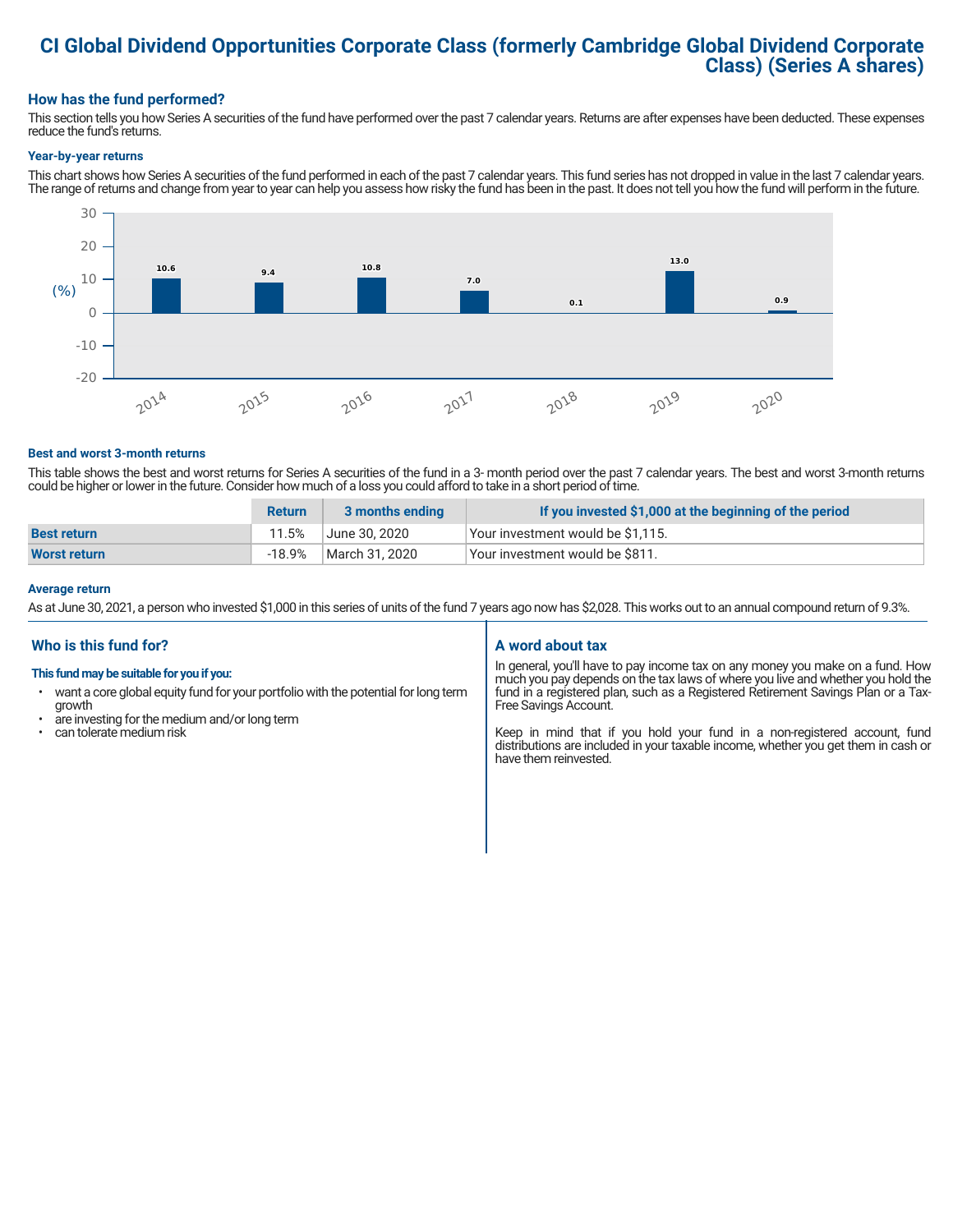# **CI Global Dividend Opportunities Corporate Class (formerly Cambridge Global Dividend Corporate Class) (Series A shares)**

#### **How much does it cost?**

The following tables show the fees and expenses you could pay to buy, own and sell Series A securities of the fund. The fees and expenses — including any commissions — can vary among series of a fund and among funds. Higher commissions can influence representatives to recommend one investment over another. Ask about other funds and investments that may be suitable for you at a lower cost.

#### **1. Sales charges**

You may have to choose a sales charge option when you buy Series A securities of the fund. Ask about pros and cons of each option.

| What you pay                           |                                                     | <b>How it works</b>                                                                                                                                                                                                                                                                   |
|----------------------------------------|-----------------------------------------------------|---------------------------------------------------------------------------------------------------------------------------------------------------------------------------------------------------------------------------------------------------------------------------------------|
| in percent (%)                         | in dollars<br>$($ \$)                               |                                                                                                                                                                                                                                                                                       |
| Initial sales charge                   |                                                     |                                                                                                                                                                                                                                                                                       |
| 0 to 5.0% of the amount you buy        | \$0 to<br>\$50.00 on<br>every<br>\$1,000 you<br>pay | You and your representative decide on the rate.<br>The initial sales charge is deducted from the amount you buy. It goes to your representative's firm as a commission.                                                                                                               |
| <b>Standard deferred sales charges</b> |                                                     |                                                                                                                                                                                                                                                                                       |
| If you sell within:                    | \$0 to<br>\$55.00 on                                | The standard deferred sales charge is a set rate and is deducted from the amount you sell based on the initial cost and<br>number of those securities.                                                                                                                                |
| 1 year of buying                       | every<br>5.5%<br>\$1,000 of                         | When you buy the fund, we pay your representative's firm a commission of 5%. Any standard deferred sales charge you pay<br>when you sell the fund goes to us.                                                                                                                         |
| 2 years of buying                      | original<br>5.0%<br>cost you                        | You can sell up to 10% of your securities each year without paying a standard deferred sales charge subject to certain<br>restrictions ("10% free redemption right"). Your 10% free redemption right is reduced by the equivalent number of securities                                |
| 3 years of buying                      | sell<br>5.0%                                        | you would have received if you had reinvested any cash distributions you received during the calendar year. If you exercised<br>your 10% redemption right and redeem your securities before the standard deferred sales charge schedule has expired, your                             |
| 4 years of buying                      | 4.0%                                                | standard deferred sales charge on a full redemption would be the same as if you had not redeemed securities under your<br>10% free redemption right.                                                                                                                                  |
| 5 years of buying                      | 4.0%                                                | $\ddot{\phantom{0}}$<br>If you hold the fund in a non-registered account, if applicable, you can ask to receive cash distributions which are not                                                                                                                                      |
| 6 years of buying                      | 3.0%                                                | subject to standard deferred sales charges.<br>You can switch between standard deferred sales charge funds at any time without paying this sales charge. The standard                                                                                                                 |
| 7 years of buying                      | 2.0%                                                | deferred sales charge schedule will be based on the date you bought securities of the first fund and the rates and duration<br>of such schedule shall continue to apply.                                                                                                              |
| After 7 years                          | 0.0%                                                | Your securities will be converted into the initial sales charge option after the expiry of the standard deferred sales charge<br>schedule if you qualify for CI Prestige (and if available for your securities) and such securities will participate in CI Prestige.                  |
|                                        |                                                     |                                                                                                                                                                                                                                                                                       |
| Intermediate deferred sales charges    |                                                     |                                                                                                                                                                                                                                                                                       |
| If you sell within:                    | \$0 to<br>\$55.00 on<br>every                       | The intermediate deferred sales charge is a set rate and is deducted from the amount you sell based on the initial cost and<br>number of those securities.<br>When you buy the fund, we pay your representative's firm a commission of 4%. Any intermediate deferred sales charge you |
| 1 year of buying                       | 5.5%<br>\$1,000 of                                  | pay when you sell the fund goes to us.<br>You can sell up to 10% of your securities each year without paying an intermediate deferred sales charge subject to certain                                                                                                                 |
| 2 years of buying                      | original<br>5.0%<br>cost you                        | restrictions. Your 10% free redemption right is reduced by the equivalent number of securities you would have received if                                                                                                                                                             |
| 3 years of buying                      | sell<br>4.5%                                        | you had reinvested any cash distributions you received during the calendar year. If you exercised your 10% redemption right<br>and redeem your securities before the intermediate deferred sales charge schedule has expired, your intermediate deferred                              |
| 4 years of buying                      | 4.0%                                                | sales charge on a full redemption would be the same as if you had not redeemed securities under your 10% free redemption<br>riaht.                                                                                                                                                    |
| 5 years of buying                      | 3.5%                                                | If you hold the fund in a non-registered account, if applicable, you can ask to receive cash distributions which are not<br>subject to intermediate deferred sales charges.                                                                                                           |
| 6 years of buying                      | 3.0%                                                | You can switch between intermediate deferred sales charge funds at any time without paying this sales charge. The<br>intermediate deferred sales charge schedule will be based on the date you bought securities of the first fund and the rates                                      |
| 7 years of buying                      | 1.5%                                                | and duration of such schedule shall continue to apply.                                                                                                                                                                                                                                |
| After 7 years                          | 0.0%                                                | Your securities will be converted into the initial sales charge option after the expiry of the intermediate deferred sales<br>charge schedule if you qualify for CI Prestige (and if available for your securities) and such securities will participate in CI                        |
|                                        |                                                     | Prestige.                                                                                                                                                                                                                                                                             |
| Low-load sales charges                 |                                                     |                                                                                                                                                                                                                                                                                       |
| If you sell within:                    | \$0 to<br>\$30.00 on                                | The low-load sales charge is a set rate and is deducted from the amount you sell based on the initial cost and number of<br>those securities.                                                                                                                                         |
| 1 year of buying                       | every<br>3.0%<br>\$1,000 of                         | When you buy the fund, we pay your representative's firm a commission of up to 2.5%. Any low-load sales charge you pay<br>when you sell the fund goes to us.                                                                                                                          |
| 2 years of buying                      | original<br>2.5%<br>cost you                        | If you hold the fund in a non-registered account, if applicable, you can ask to receive cash distributions which are not<br>subject to low-load sales charges.                                                                                                                        |
| 3 years of buying                      | sell<br>2.0%                                        | You can switch between low-load sales charge funds at any time without paying this sales charge. The low-load sales<br>charge schedule will be based on the date you bought securities of the first fund and the rates and duration of such                                           |
| After 3 years                          | 0.0%                                                | schedule shall continue to apply.<br>Your securities will be converted into the initial sales charge option after the expiry of the low-load sales charge schedule if                                                                                                                 |
|                                        |                                                     | you qualify for CI Prestige (and if available for your securities) and such securities will participate in CI Prestige.                                                                                                                                                               |